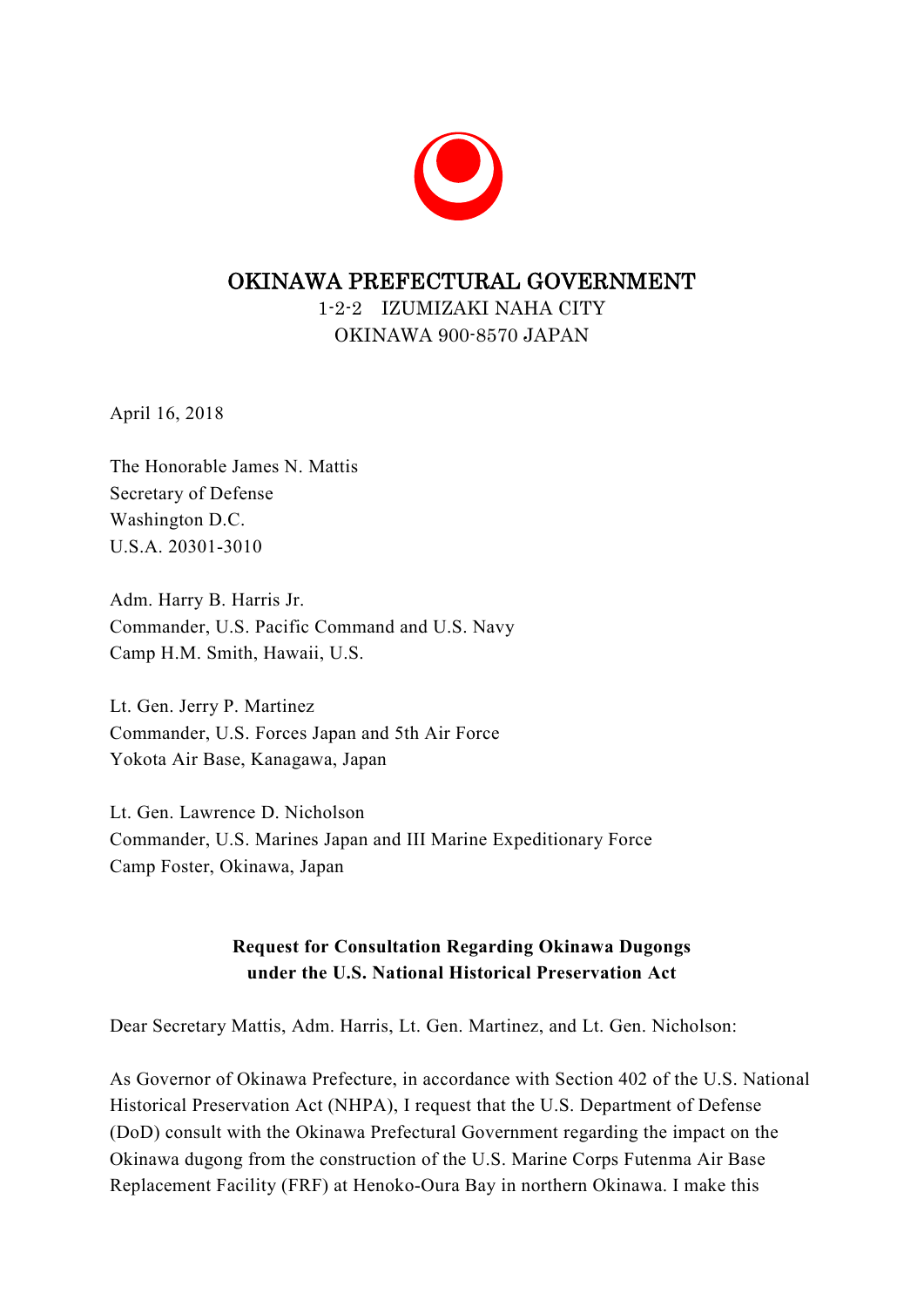request in light of the disturbing reports regarding the dugong and in light of the August 2017 ruling of the U.S. Appeals Court on the "Dugong case" under the NHPA and information available through the case.

I firmly believe that when proper consultation between the U.S. DoD and the Okinawa Prefectural Government takes place, the U.S. DoD will understand that the area of Henoko-Oura Bay is not suitable for construction of the FRF or any other new military facilities.

#### **Importance of the Dugong and Conservation Efforts**

As you are aware, the dugongs is a rare marine mammal species, related to the manatee inhabiting the coastal areas of Florida in the U.S. It is the only living marine mammal species that subsists only on plants and lives exclusively in the ocean. It is protected as an endangered species by Japanese laws and international conventions. At present, the waters of Okinawa Island are the only remaining known habitat for the dugong in Japan, making Okinawa the northernmost habitat for the world's dugong population. As one of the most biodiversity rich areas in Japan, Henoko-Oura Bay is critical for the survival of the dugong.

As you are also aware, the dugong is of cultural significance for the people of Okinawa. As an intermediary creature between the everyday human world and the super natural world, it appears in Okinawa's creation myth, folklore and songs. Coastal communities of Okinawa hold rituals honoring the dugong. In 1955, the Government of the Ryukyus Islands (at present the Okinawa Prefectural Government) under the U.S. military's occupation designated the dugong as a *Natural Monument* in its first list of *Natural Monuments* along with eight other *Natural Monuments* including plants found in sacred places and rare birds. At present, the dugong is designated and protected as a national *Natural Monument* by the Japanese Law for the Protection of Cultural Properties. Because of its designation as Japan's *Natural Monument*, the U.S. Federal District Court ruled in March 2005 that the dugong is protected by the U.S. NHPA.

The Okinawa Prefectural Government has been making efforts to protect and conserve the dugong. It has published educational booklets and video materials, has held seminars and workshops on conservation, and at present is engaging on a dugong protection program in the waters around Okinawa Island.

In a similar vein, I understand, the U.S. DoD has made efforts to protect the dugong in Okinawa in accordance with the Japan Environmental Governing Standard and U.S. laws, particularly because the construction of the FRF takes place in Henoko-Oura Bay. I am aware that the U.S. DoD engaged in the "take into account" process regarding the impact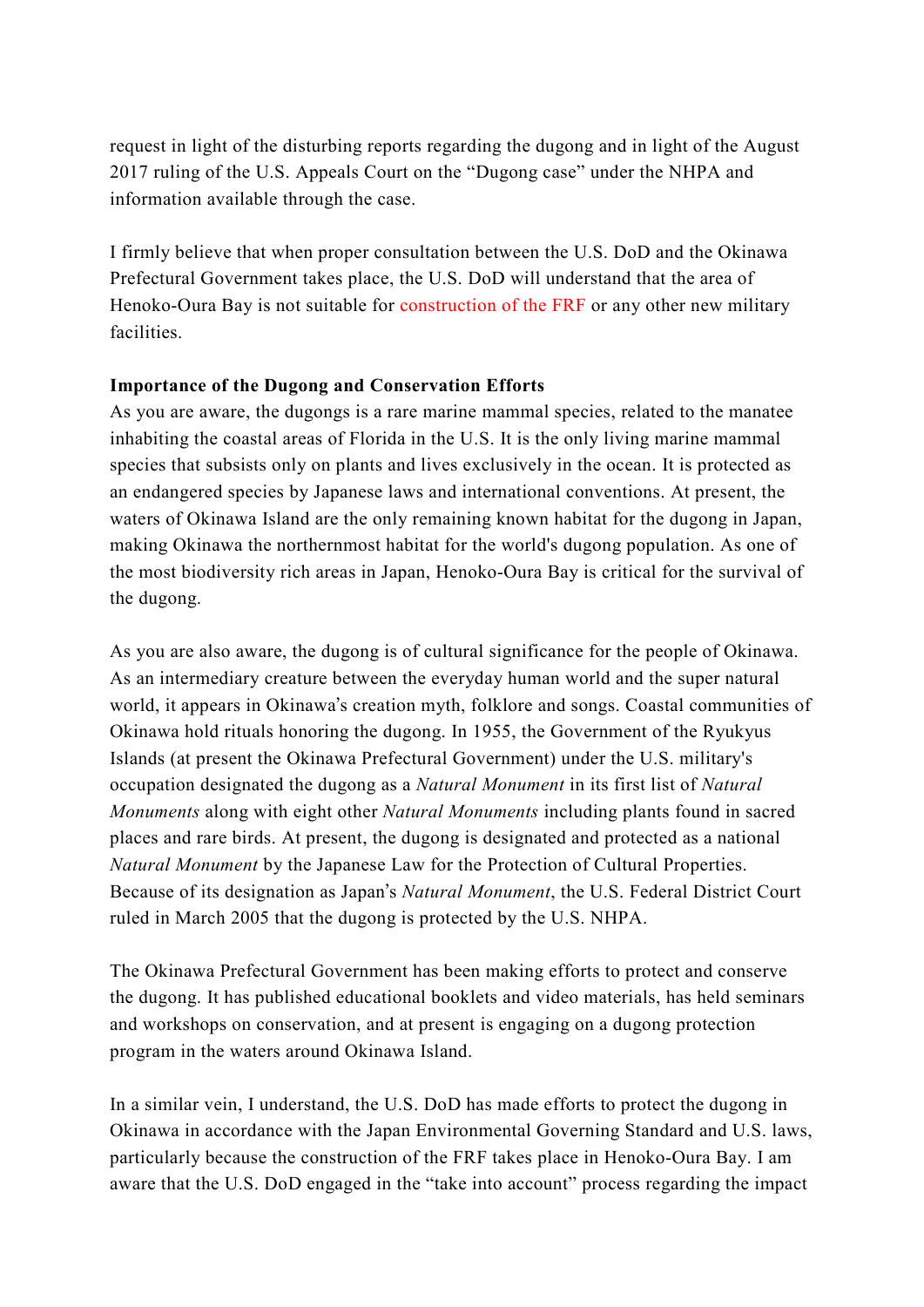of the FRF on the dugong, as ordered in 2008 by the U.S. Federal District Court under the U.S. NHPA. (e.g. *U.S. Marine Corps Recommended Findings, April 2014*).

### **Construction of FRF and the Dugong**

Despite the efforts of all concerned, however, the dugong continues to face a critical situation. In particular, since the Okinawa Defense Bureau began in August 2014 setting up of floats and buoys in the water to mark the "restricted area" for construction work for the FRF, we have seen changes in the behavior of the dugong.

According to survey reports by the Okinawa Defense Bureau, no dugong has been sighted in Oura Bay since January 2015 although in the past dugong had been sighted here. The individual dugong known as Dugong C, which had been frequently sighted along the coastal areas of northern Okinawa Island including Oura Bay before then, has not been sighted since June 2015. With these reports, the Okinawa Defense Bureau has taken some measures to address this situation, which have not been effective. Still, the Bureau continues construction work.

The situation is disturbing, and in my view, it is inconsistent with the "no adverse effect" predictions made by the Okinawa Defense Bureau's Environmental Impact Assessment (EIA, 2012) and the U.S. DoD's *U.S. Marine Corps Recommended Findings April 2014* conducted under the U.S. NHPA.

## **The Dugong Case in the U.S.**

The Okinawa Prefectural Government is now seeking ways to address this situation.

In August 2017, the U.S. Court of Appeals for the Ninth Circuit reversed the San Francisco Federal District Court's 2015 decision on the Dugong case and remanded it to the Federal District Court. The case is currently proceeding to decide whether or not the U.S. DoD had properly "taken into account" the impacts of the FRF on Okinawa dugongs in accordance with Section 402 of the NHPA.

It is my understanding that, to "take into account" under the NHPA, the U.S. DoD conducted research by reviewing literature, interviewing experts, and "consulting" with the Japanese government. However, the U.S. DoD did not consult with the Okinawa Prefectural Government and Nago City. It also did not consult with experts and environmental organizations which could have provided views contrary to those presented in the Okinawa Defense Bureau's EIA.

Had consultations taken place with the Okinawa Prefectural Government, Nago City, and experts and environmental organization with additional information and various points of